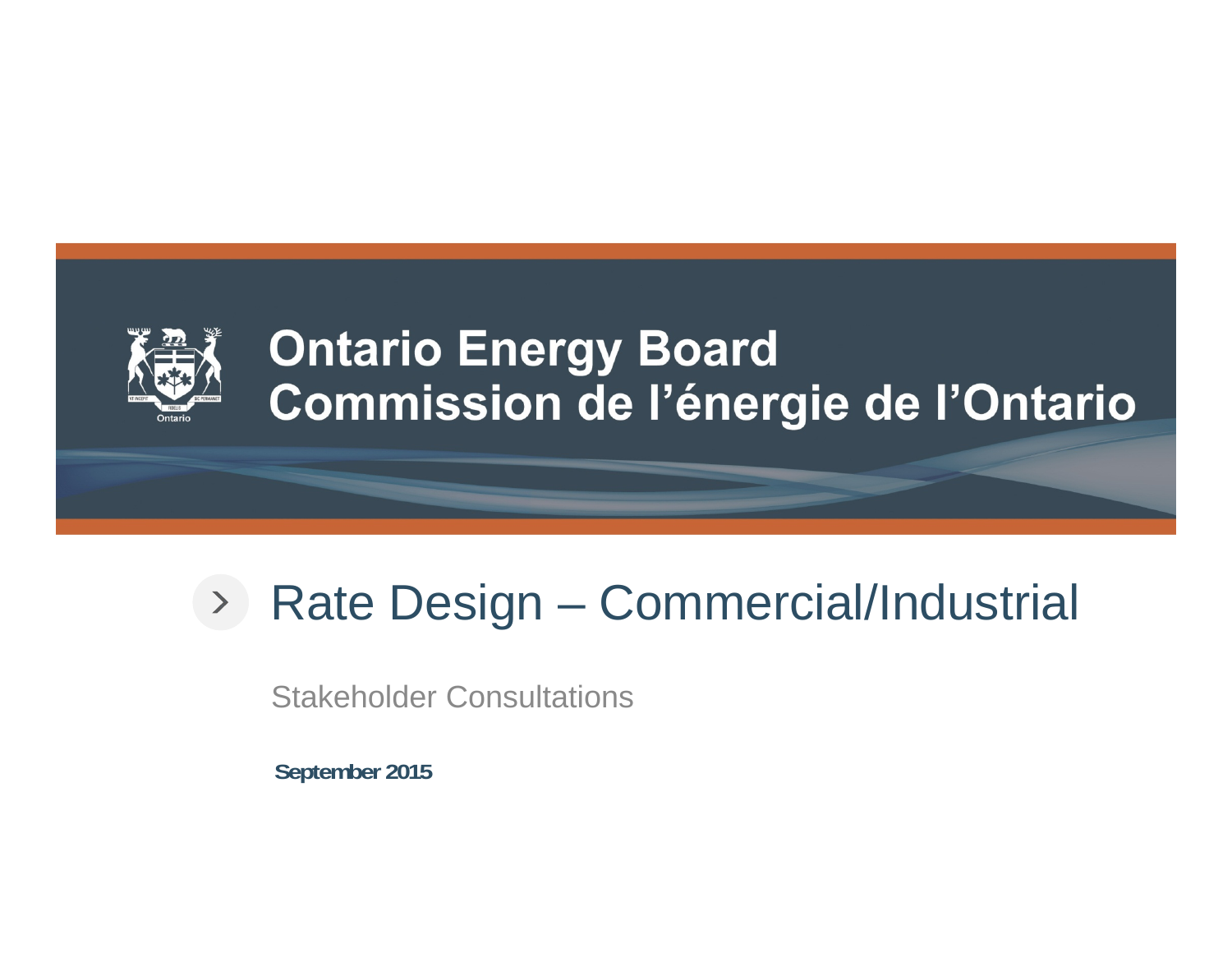## Board policy and objectives

*" The OEB's general policy for rate design is to increase the amount of revenue collected through the fixed rate, and reduce the amount of revenue collected through the usage rate."*

- Develop a new rate for GS<50kW
- •Develop a new rate for GS>50kW
- Business Plan FY 2014
	- $\bullet$  Initiate development of new time-sensitive distribution rates for large customers.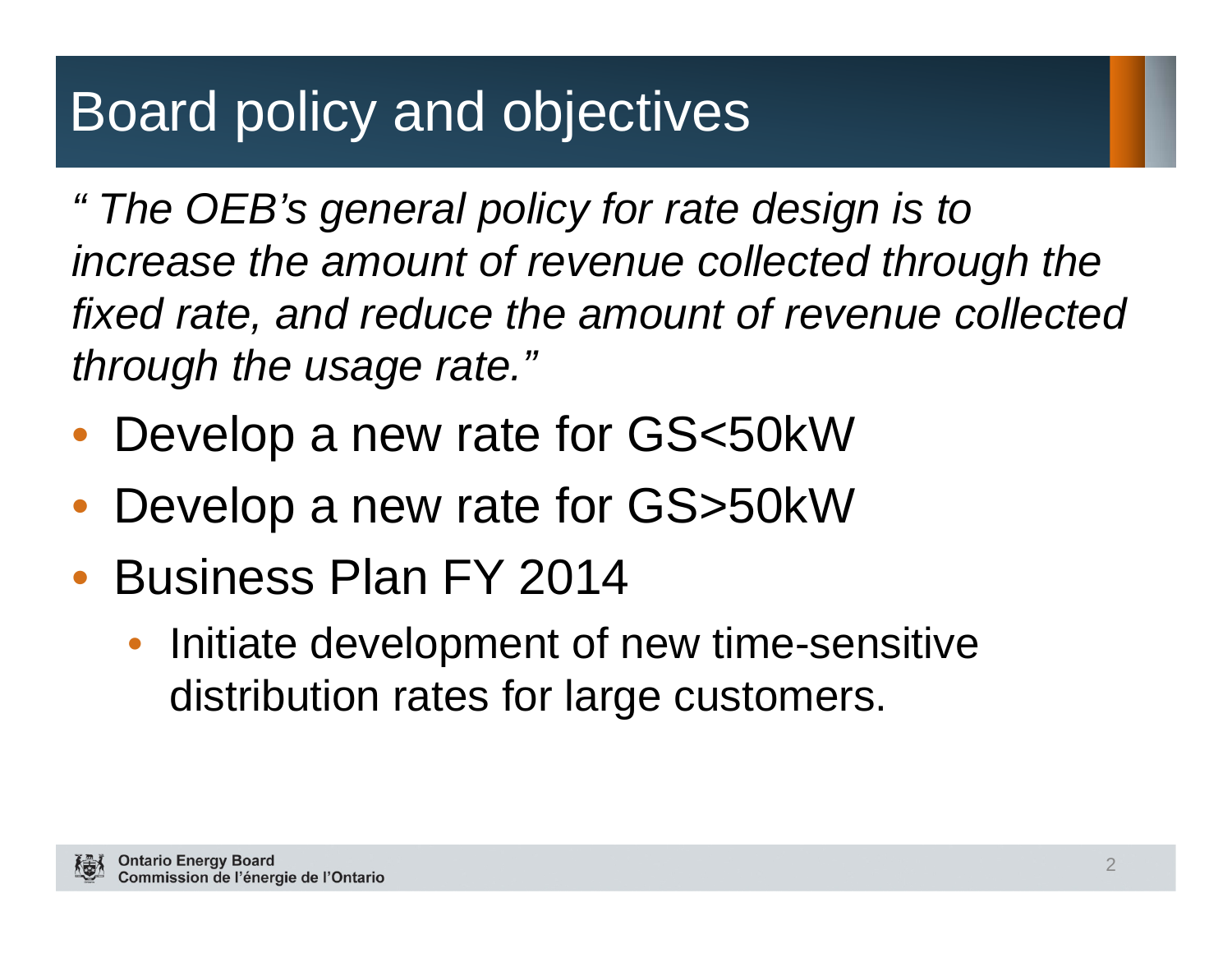# Objectives for Commercial/Industrial

- To support innovation for customers given the evolution of supply:
	- o Customers' ability to leverage new technology;
	- o Customers' ability to manage their bill through conservation; and
	- o Customers' understanding of the value of connection.
- To increase fairness of cost recovery:
	- o To maximize use of the current system; and
	- o To optimize investment for long-term cost containment.
- To stabilize distribution revenue:
	- o To enable technology changes;
	- o To support conservation;
	- o To facilitate investment planning.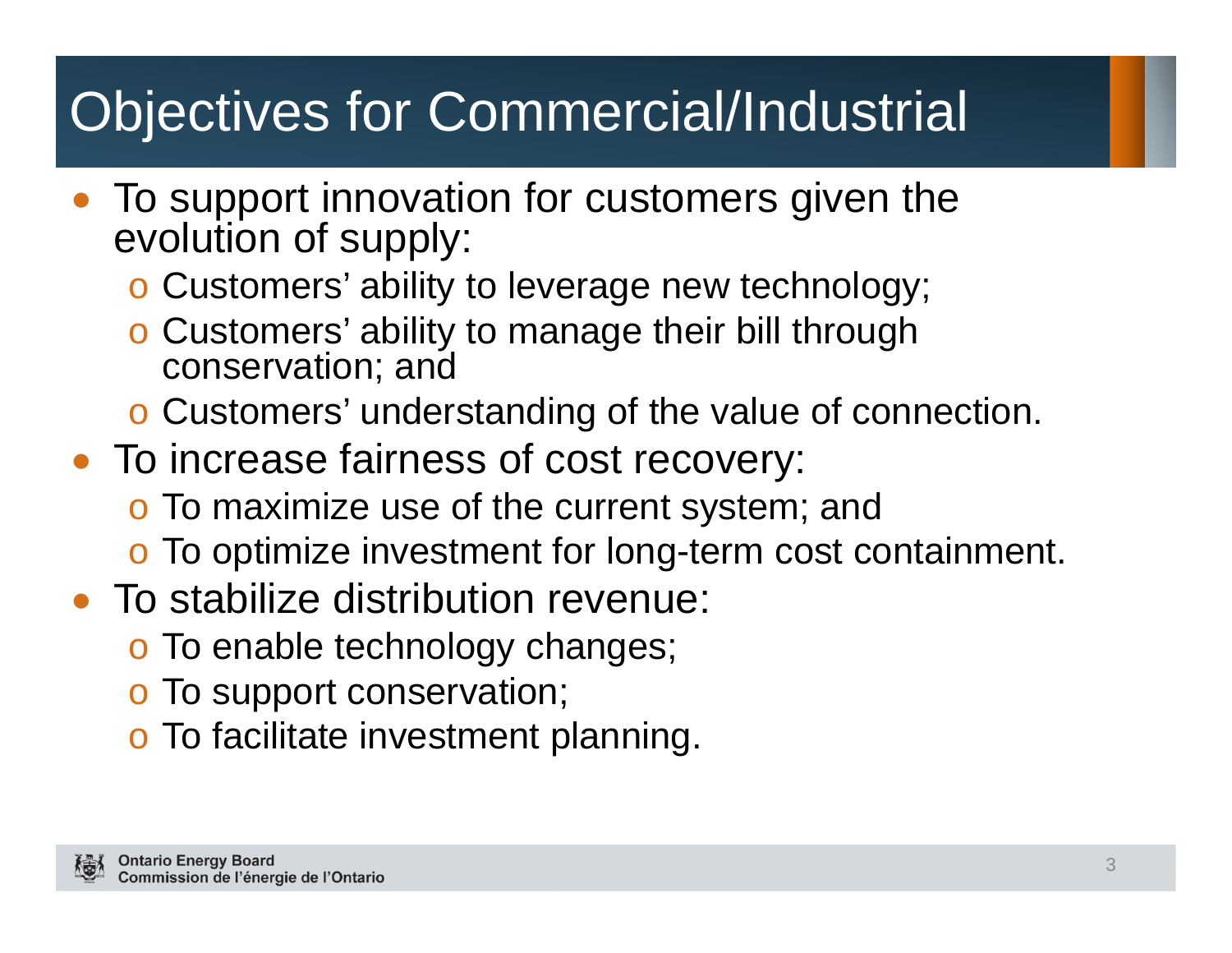## Staff identified issues for discussion

- • *Valuing distributed energy resources***:** What treatment of distributed energy resources would recognize the costs and benefits of these resources to the system? What are the implications for customers who do not participate?
- $\bullet$  *Valuing connection to the system***:** The Board has typically allocated costs to a fixed charge based on a minimum system process. Given the Board's policy, what is the appropriate approach?
- $\bullet$  *Valuing capacity***:** What price signals will align the interests of customers and distributors to optimize use of the system and contain long-term costs?
- $\bullet$ *Rate stability:* Customers moving from one rate class to another can find that their bill changes dramatically. How can Commercial/Industrial rates be designed to avoid that sudden transition at the boundaries of rate classifications?
- •*Rate goals:* Stakeholder comments on the previous project suggested that a desirable rate design would be: cost driven; customer controlled; forward looking; and induce conservation. Are these the appropriate goals?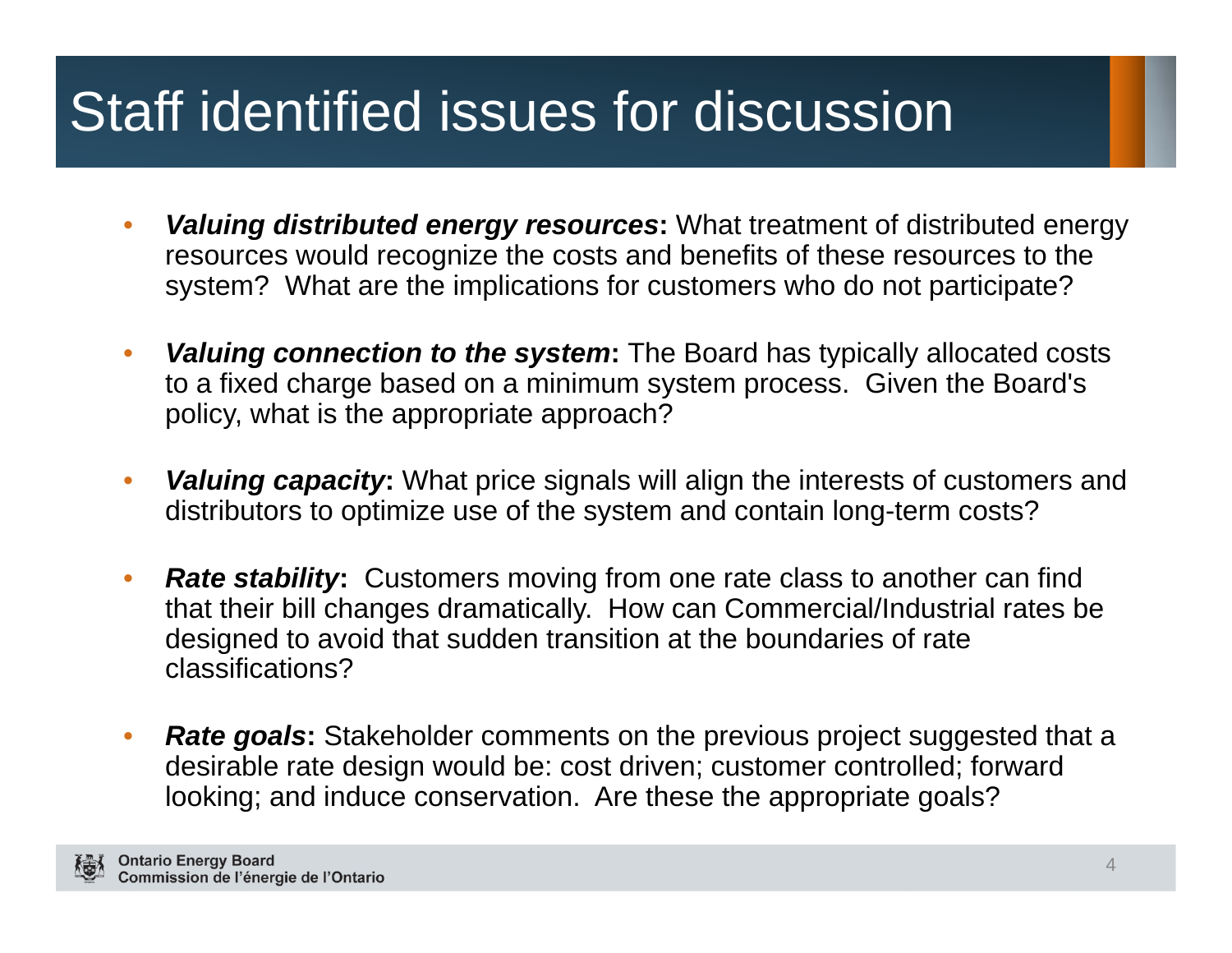#### New York DPS (Reforming the Energy Vision)

- • Track 1: Distributed System Platform Provider (DSP)
	- to integrate Distributed Energy Resources into planning and operation of the grid
	- outcome based ratemaking reforms
	- market solutions
- • Track 2: Rate Design (distribution only)
	- •Released July 28, 2015
	- $\bullet$  Drivers:
		- DERs will displace traditional infrastructure investments
		- Customer premises will be a core resource, therefore need better price signals
		- Better information will enable a more precise rate design
	- • Issues:
		- Increasing granularity
		- Unbundling customer attributes (charges and credits)
		- Reflecting DER value (locational without having locational delivery rates)
		- Managing complexity vs. simplicity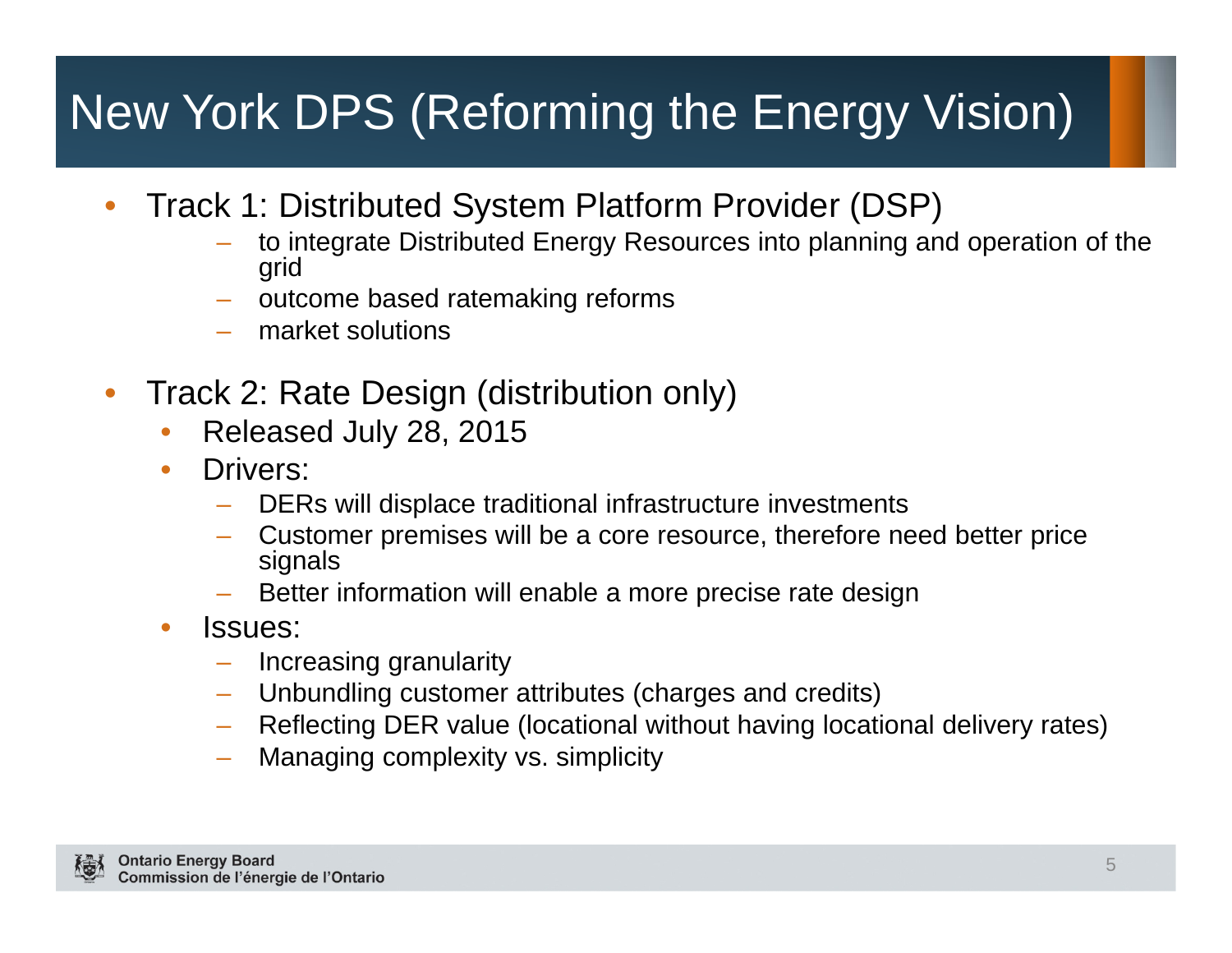# NY REV track 2 con't

- Customers:
	- Traditional, Active, Prosumers (provide services)
- Proposed:
	- Peak-coincident demand charge
	- TOU rates
	- Smart home rate for behind-the-meter management
	- –Better C/I rates (potential peak/off peak)
	- Better solutions for low-income
	- Revise standby tariffs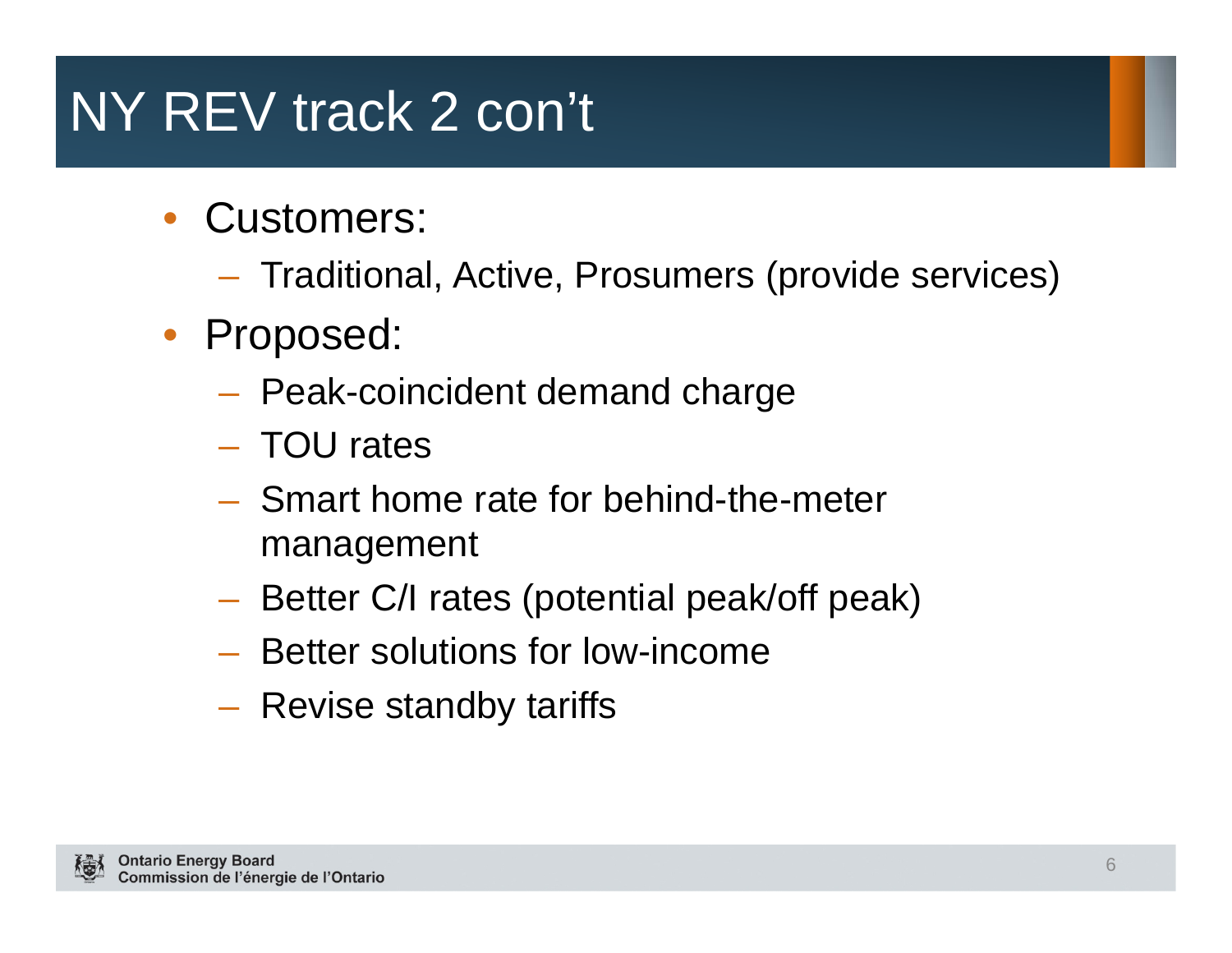## Consultations – Points of Consensus

- Consumer education and a slow transition is important
- Valuing peak capacity is fair
	- Coordinating with the charge basis for other bill elements would help customers manage actions.
	- Real pricing avoids both inefficient bypass and intra-class subsidies
	- Question is the value of off-peak capacity zero or some contribution?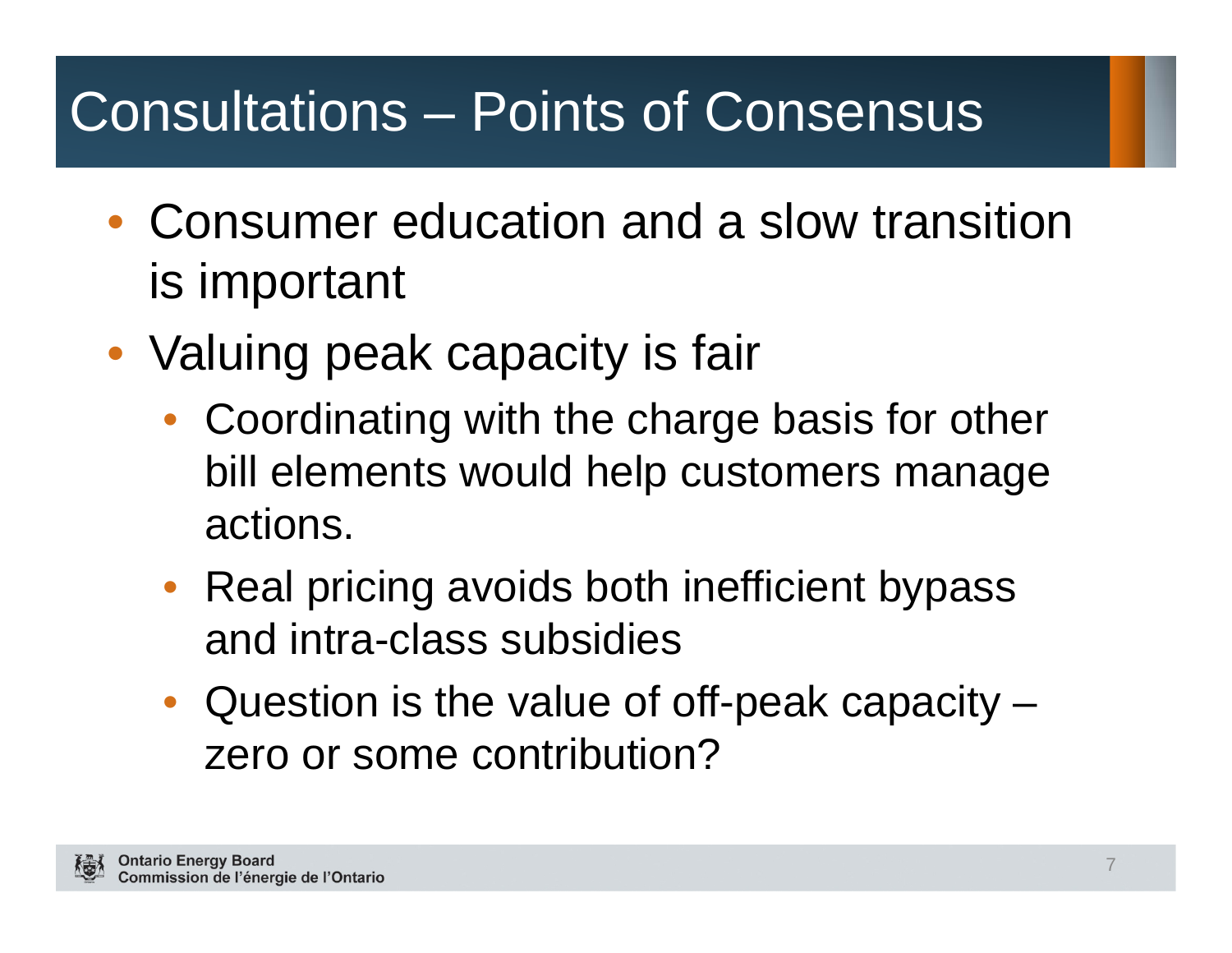# Consultations – Points of Consensus

- $\bullet$  Different approaches for different rate classes
	- • Large users need flexibility (and the distributors need flexibility to address requirements)
	- •Smaller users need predictability
	- • Creating more customer classifications would allow different treatment but address boundary issues
- Valuing DER attributes should be location specific
	- • Load control and balancing, VAR support, frequency response
	- • Distributor pay or buy requires incentivizing on revenue
	- • Transmission and losses pass-through is problematic